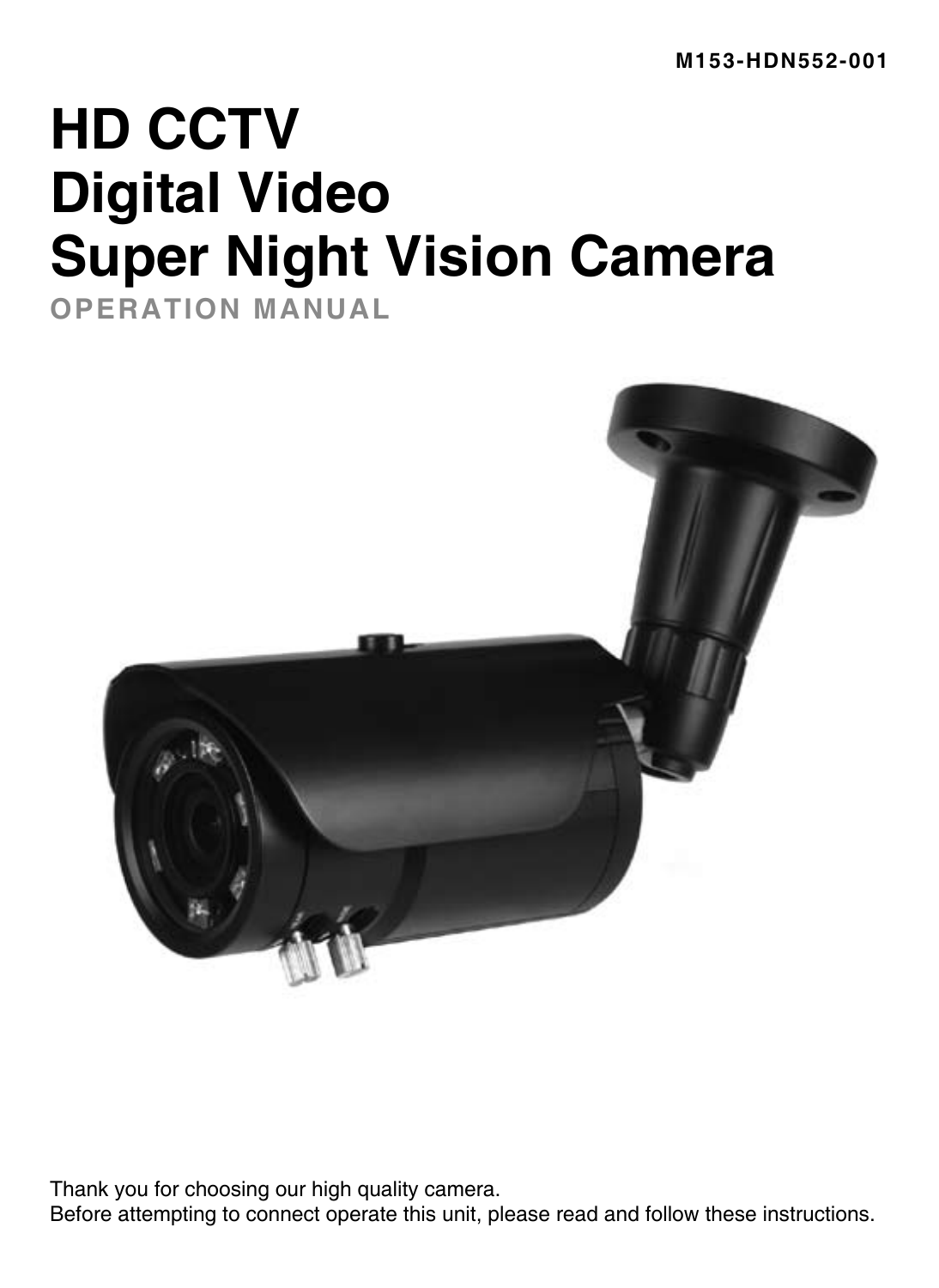## **CAUTION**

These servicing instructions are for use by qualified service personnel only. To reduce the risk of electric shock do not perform any servicing other than that contained in the operating instructions unless you are qualified to do so.

Use Class 2 Power Supply Only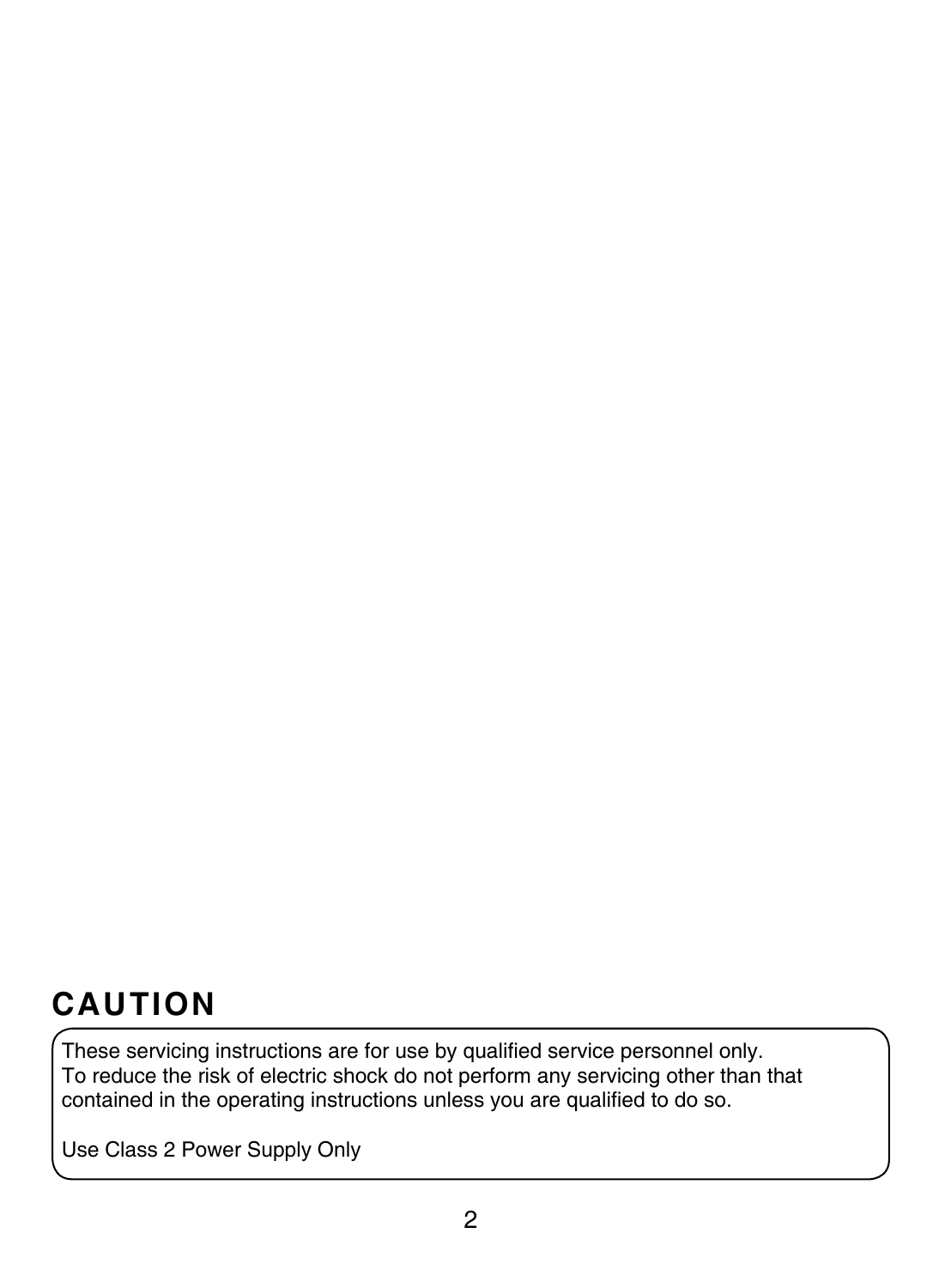# **CONTENTS**

- 1. CAUTIONS
- 2. IMPORTANT SAFETY INSTRUCTION
- 3. FEATURES
- 4. COMPONENTS
- 5. NAME AND FUNCTION
- 6. INSTALLATION
- 7. DIMENSIONS
- 8. SPECIFICATION
- 9. OSD MENU STRUCTURE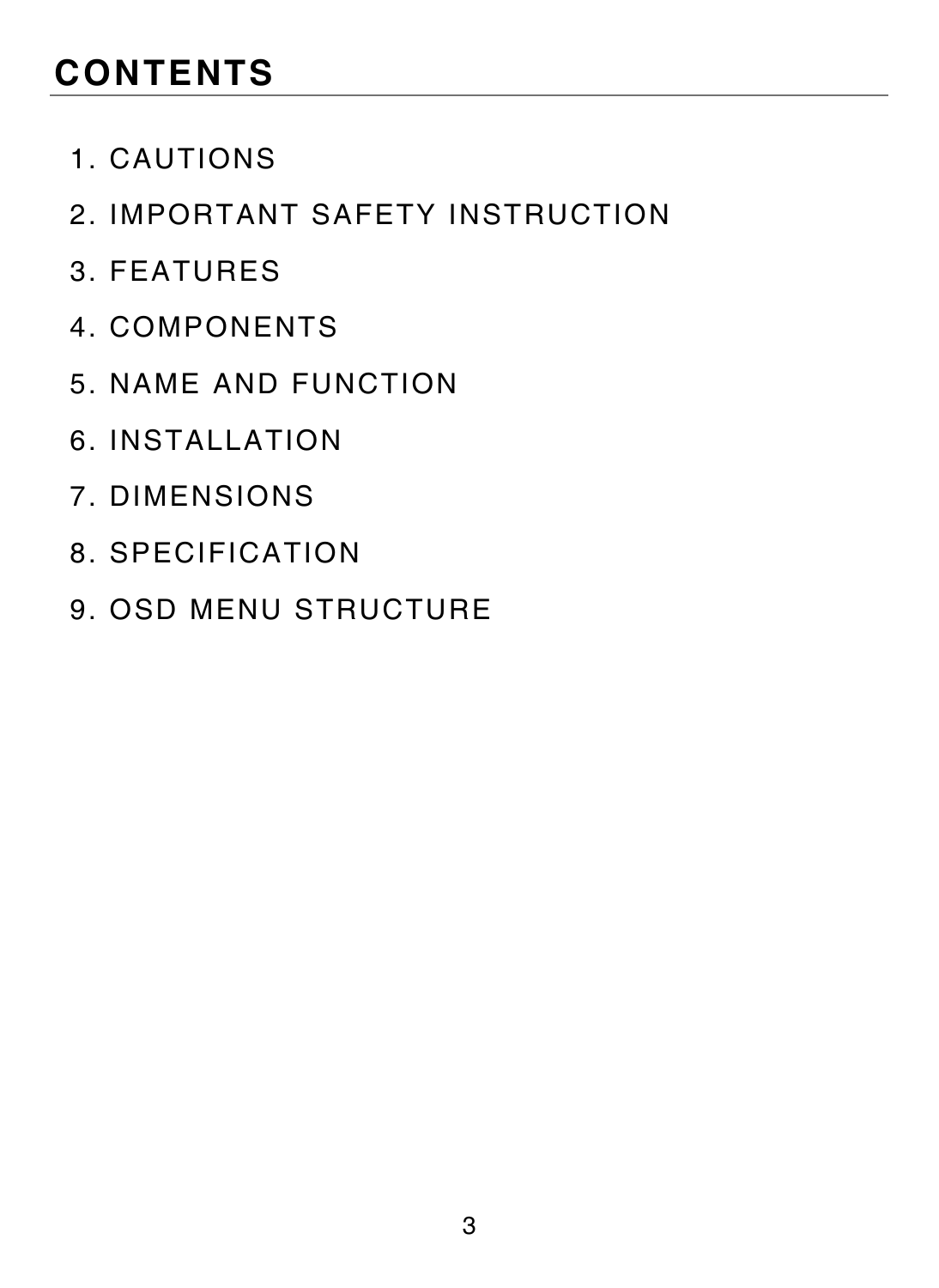# **1. CAUTIONS**

## **This device complies with Part 15 of the FCC Rules. Operation is subject to the following two conditions;**

- 1. This device may not cause harmful interference.
- 2. This device must accept any interference received, including interference that may cause undesired operation.

## **Note**

This equipment has been tested and found to comply with the limits for a Class A digital device, pursuant to part 15 of the FCC Rules. These limits are designed to provide reasonable protection against harmful interference when the equipment is operated in a commercial environment. This equipment generates, uses, and can radiate radio frequency energy and, if not installed and used in accordance with the instruction manual, may cause harmful interference to radio communications. Operation of this equipment in a residential area is likely to cause harmful interference in which case the user will be required to correct the interference at his own expense."

#### **WARNING**

This is a class A product. In a domestic environment this product may cause radio interference in which case the user may be required to take adequate measures.

## **Caution**

Any changes or modifications in construction of this devices which are not expressly approved by the party responsible for compliance could void the user's authority to operate the equipment.

## **A CAUTION**

1. A regulated DC12V 1A power supply is recommended for use with this camera for the best picture and the most stable operation.

 **An unregulated power supply can cause damage to the camera. When unregulated power supply is applied, product warranty will be out of subject.**

2. It is recommended that the camera is used with a monitor that has a CCTV quality 75Ω video impedance level.

If your monitor is switched to high impedance then please adjust accordingly.

- 3. Do not attempt to disassemble the camera to gain access to the internal components. Refer servicing to your dealer.
- 4. Never face the camera towards the sun or any bright or reflective light, which may cause smear on the picture and possible damage to the Image Sensor.
- **5. Do not remove the serial sticker for the warranty service.**
- 6. Do not expose the camera to rain or other types of liquid.
- 7. The apparatus must be connected to a mains socket-outlet with a protective earthing connection.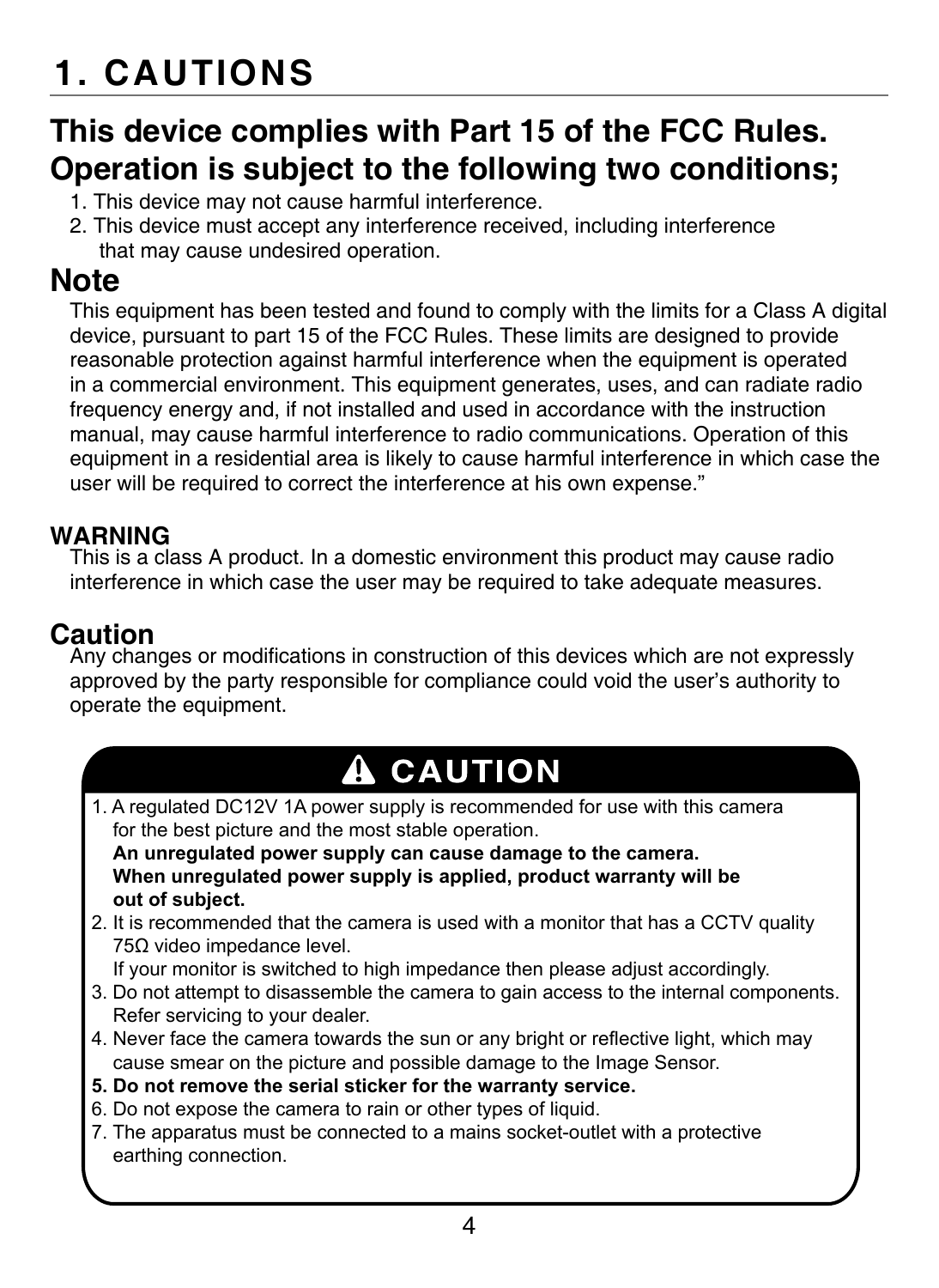# **1. CAUTIONS**



## **Correct Disposal of This Product (Waste Electrical & Electronic Equipment)**

#### **(Applicable in the European Union and other European countries with separate collection systems)**

This marking shown on the product or its literature, indicate that it should not be disposed with other household wastes at the end of its working life. To prevent possible harm to the environment or human health from uncontrolled waste disposal, please separate this from other types of wastes and recycle it responsibly to promote the sustainable reuse of material resources.

This product should not be mixed with other commercial wastes purchased this product, or their local government office, for details of where and how they can take item for environmentally safe recycling.

Business users should contact their supplier and check the terms and conditions of the purchase contract. Household users should contact either the retailer where they for disposal.



### **CAUTION**

**RISK OF ELECTRIC SHOCK DO NOT OPEN**

**CAUTION :** TO REDUCE THE RISK OF ELECTRIC SHOCK, DO NOT REMOVE COVER(OR BACK). NO USER. SERVICING TO QUALIFED SERVICE PERSONNEL.



This symbol is intended to alert the user to the presence of uninsulated "dangerous voltage" within the product's enclosure that may be of sufficient mangnitude to constitute a risk of electric shock to persons.

This symbol is intended to alert the user to the presence of important operating and maintenance(servicing) instruction in the literature accompanying the appliance.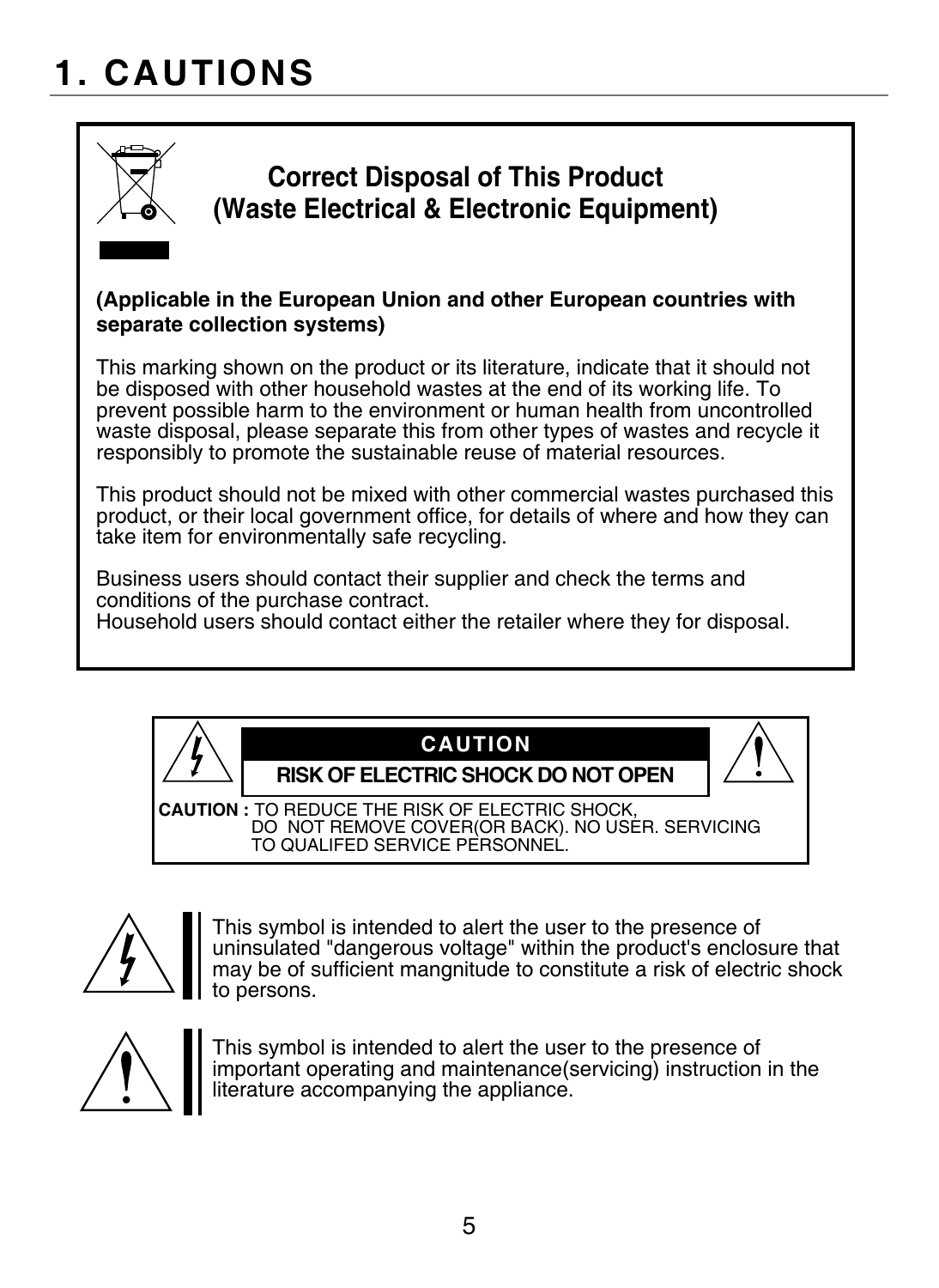# **2. IMPORTANT SAFETY INSTRUCTION**

- 1) Read these instructions.
- 2) Keep these instructions.
- 3) Heed all warnings.
- 4) Follow all instructions.
- 5) Do not use this apparatus near water.
- 6) Clean only with dry cloth.
- 7) Do not block any ventilation openings. Install in accordance with the manufacturer's instructions.
- 8) Do not install near any heat sources such as radiators, heat registers, stoves, or other apparatus (including amplifiers) that produce heat.
- 9) Do not defeat the safety purpose of the polarized or grounding-type plug. A polarized plug has two blades with one wider than the other. A grounding type plug has two blades and a third grounding prong. The wide blade or the third prong are provided for your safety. If the provided plug does not fit into your outlet, consult an electrician for replacement of the obsolete outlet.
- 10) Protect the power cord from being walked on or pinched particularly at plugs, convenience receptacles, and the point where they exit from the apparatus.
- 11) Only use attachments/accessories specified by the manufacturer.
- 12) Use only with the cart, stand, tripod, bracket, or table specified by the manufacturer, or sold with the apparatus. When a cart is used, use caution when moving the cart/apparatus combination to avoid injury from tip-over.



- 13) Unplug this apparatus during lightning storms or when unused for long periods of time.
- 14) Refer all servicing to qualified service personnel. Servicing is required when the apparatus has been damaged in any way, such as power-supply cord or plug is damaged, liquid has been spilled or objects have fallen into the apparatus, the apparatus has been exposed to rain or moisture, does not operate normally, or has been dropped.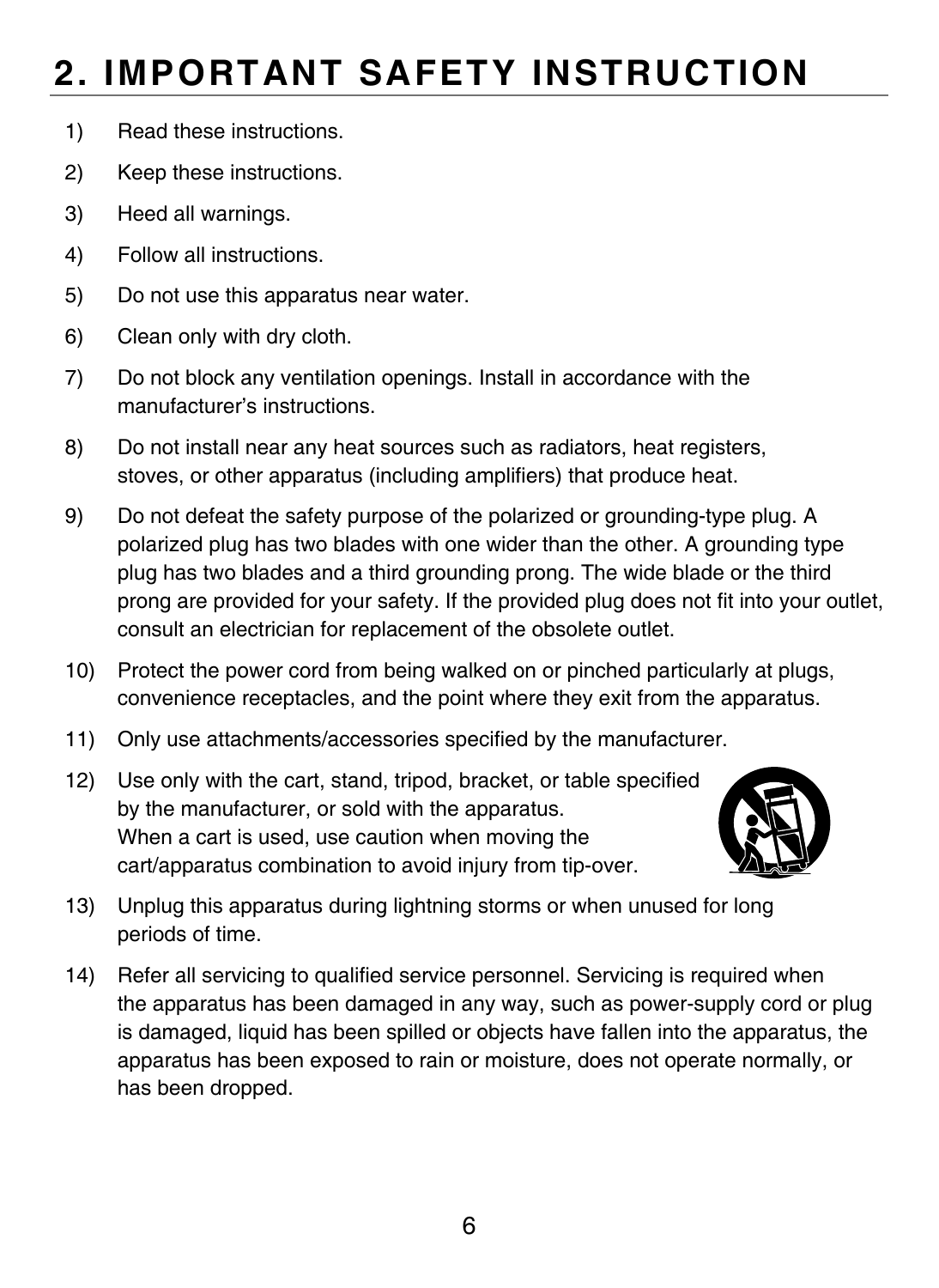# **3. FEATURES**

**• High Resolution**

SONY 1/3" 2.1 M Progressive Color CMOS Image Sensor, 1920x1080 30fps

- **Support various digital video output** 720p60, 720p50, 1080p30, 1080p25
- **Video Outputs** Primary HD-SDI (BNC) Test / Setup TV Out (Test Point-adapter to BNC included), NTSC/PAL selectable
- **OSD menu for setup and configuration**
- **Provides True Day / Night Capability with Motorized IR Cut Filter**
- **Hi power LED and range to 40m (130 feet)**
- **Lens Control:** DC Iris
- **Power Source:** DC12V, DUAL(DC 12V / AC 24V)
- **IP66 (Weather proof)**

## **4. COMPONENTS**

| Super Night<br>Vision Camera                          |   |
|-------------------------------------------------------|---|
| Sunshield                                             |   |
| Video Output<br><b>Test Cable</b>                     |   |
| L-Wrench /<br>Screws - 3ea /<br>Sunshield Fixing Bolt | ⋐ |
| <b>Operation Manual</b>                               |   |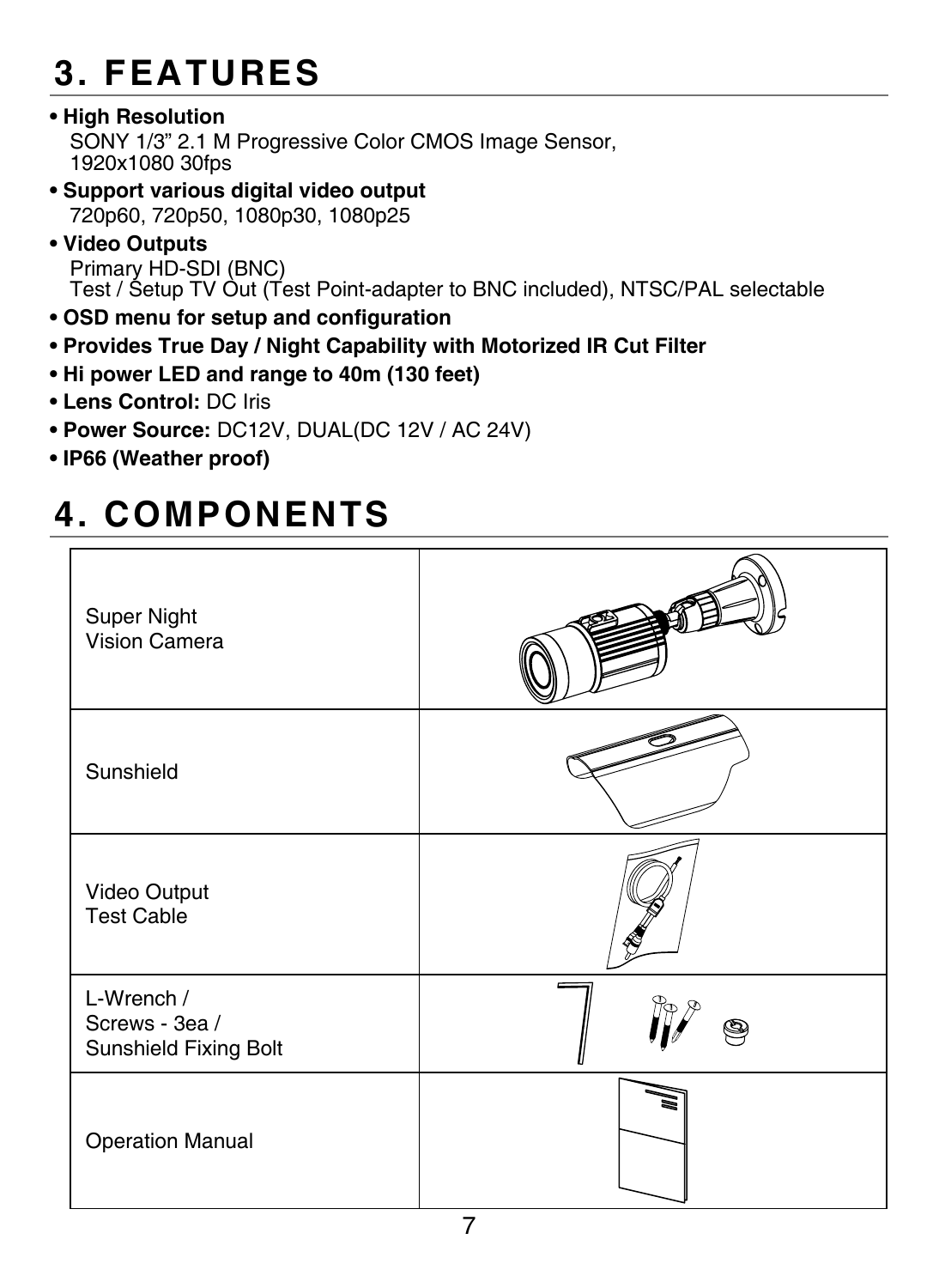## **5. NAME AND FUNCTION**



- Sunshield Fixing Bolt
- Sunshield
- Mounting Bracket
- Body
- External Zoom and Focus adjustment



- LED: Hi-power LED(1chip) Hi-power LED(2chip)
- Photo cell
- Lens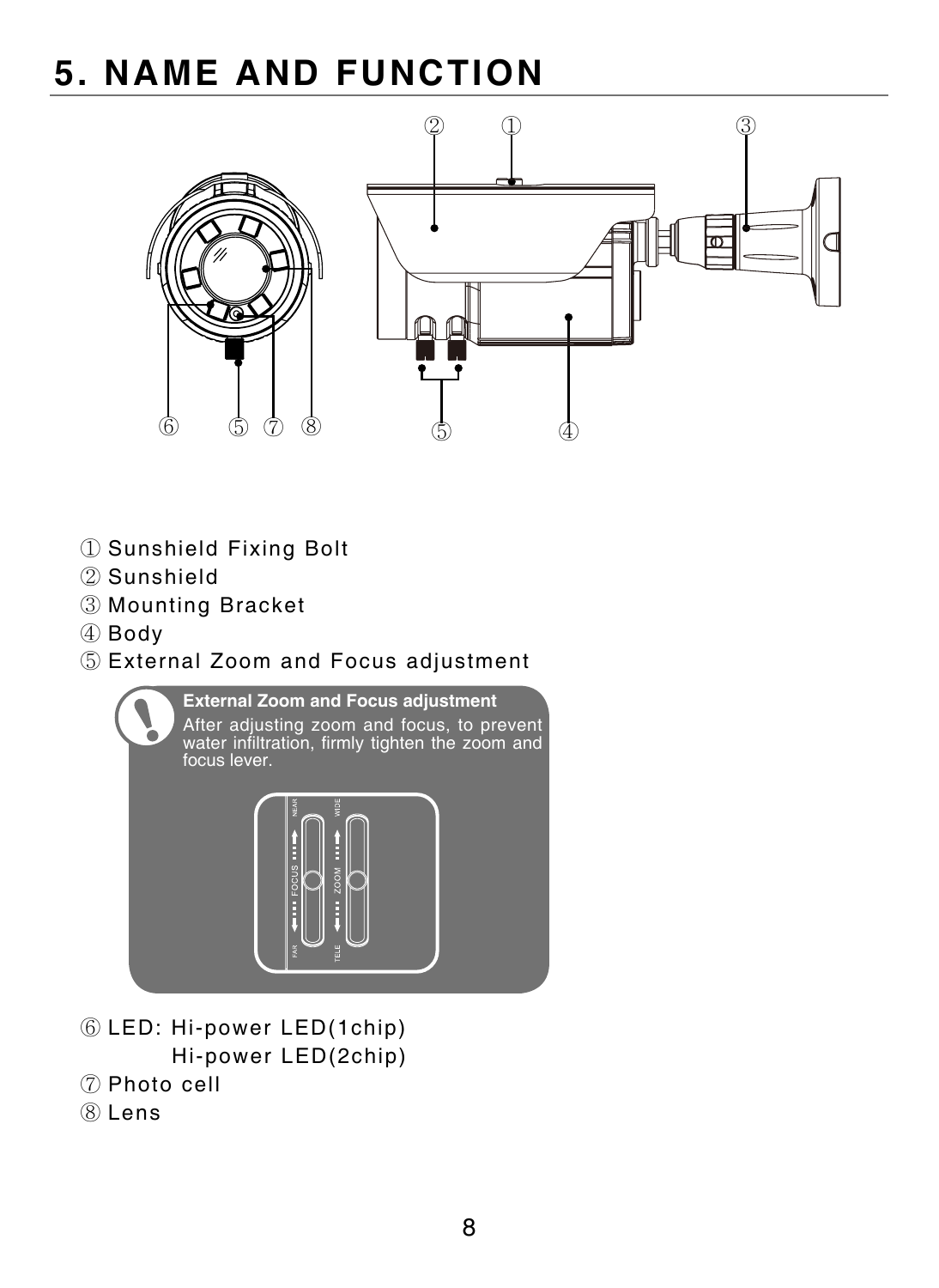## **6. INSTALLATION**

## **• MOUNTING POSITION**



#### **WARNING !**

To prevent injury, this apparatus must be securely attached to the floor/wall in accordance with the installation instructions.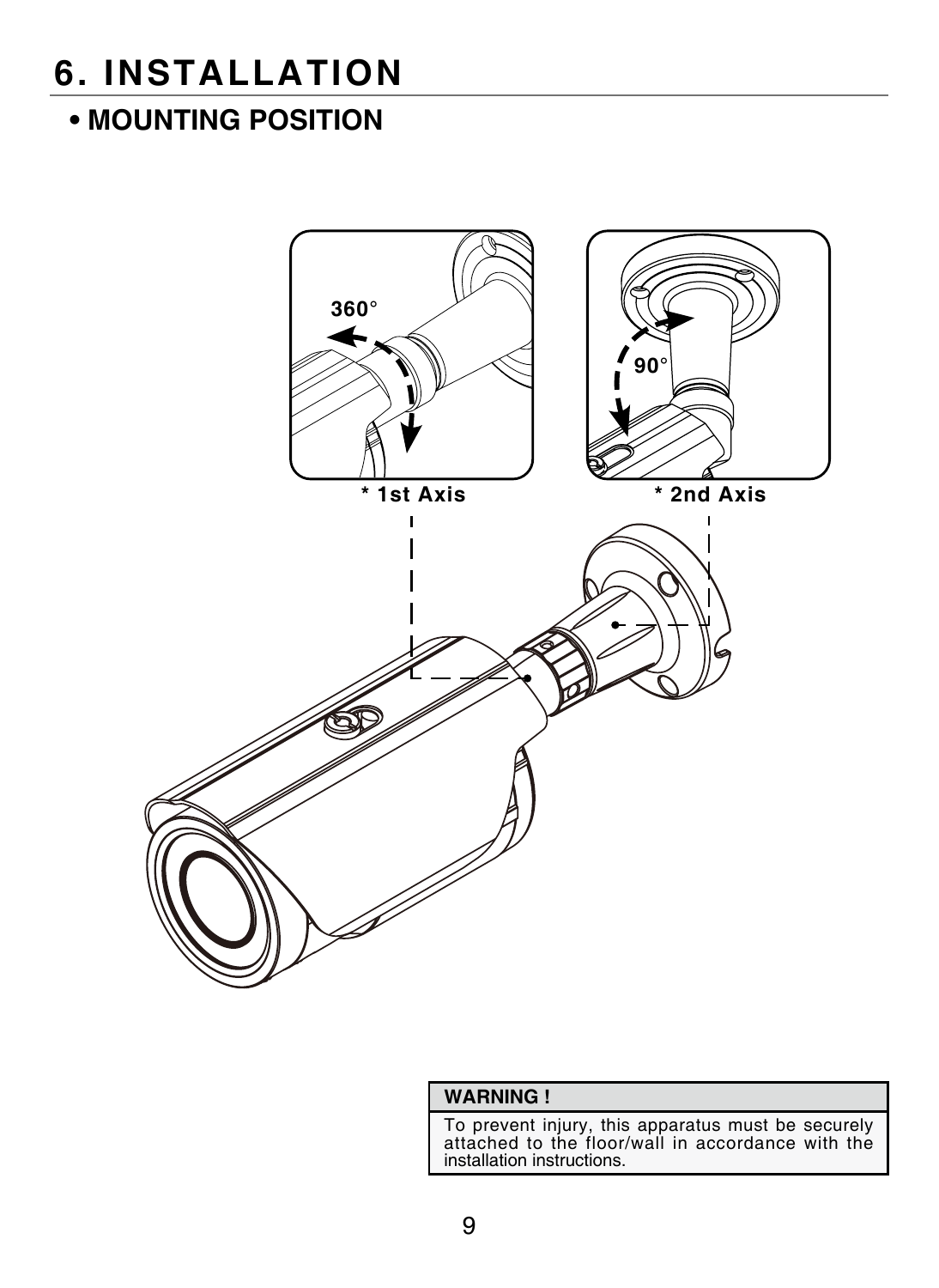## **6. INSTALLATION**

## **• MONITOR CONNECTION**

**DC12V**



**DUAL(DC12V / AC24V)**



When you install the camera, please glue up the end of cable to keep it stable in order to protect the camera from the humidity problems.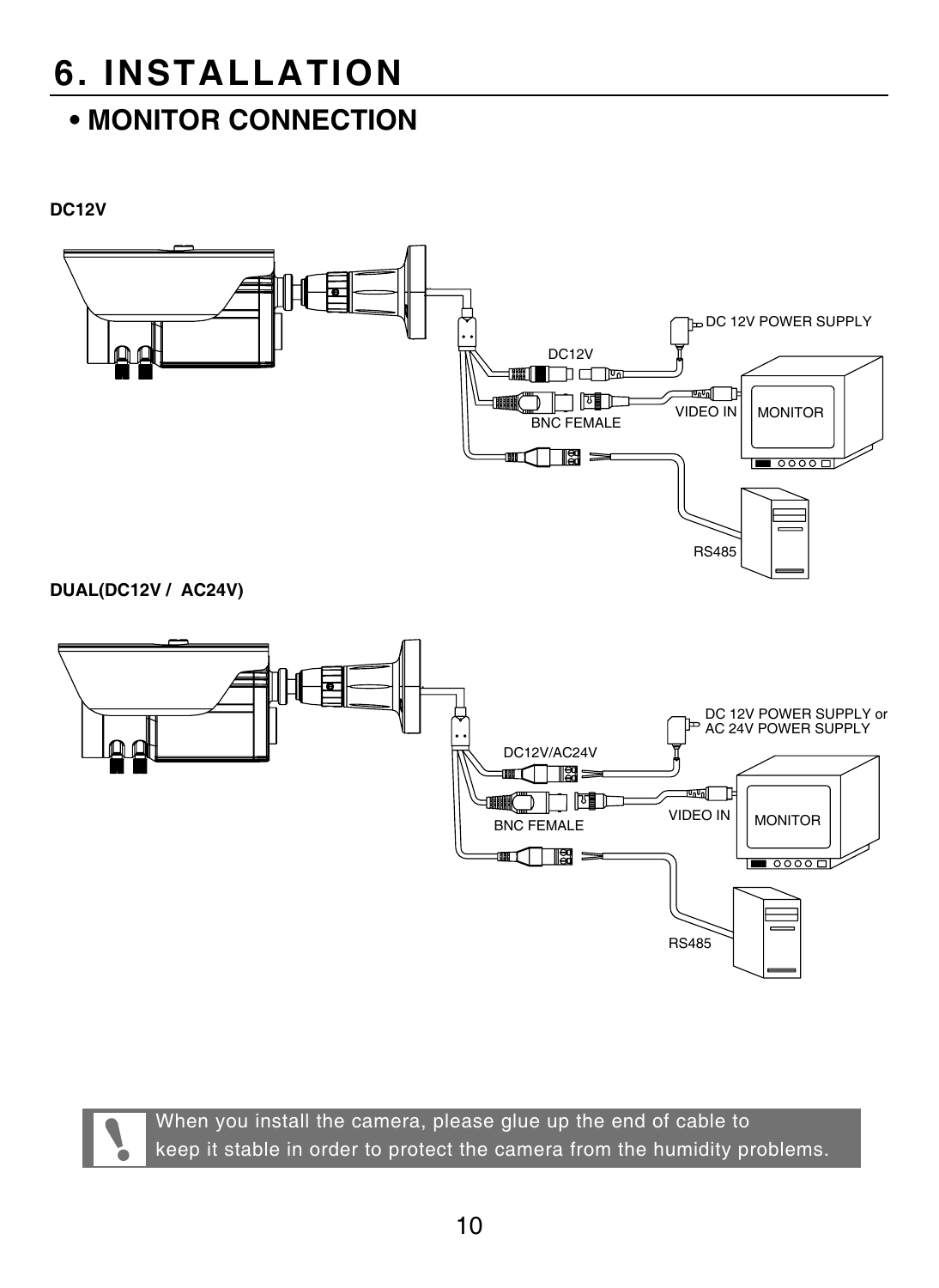# **7. DIMENSIONS**

Unit(mm)









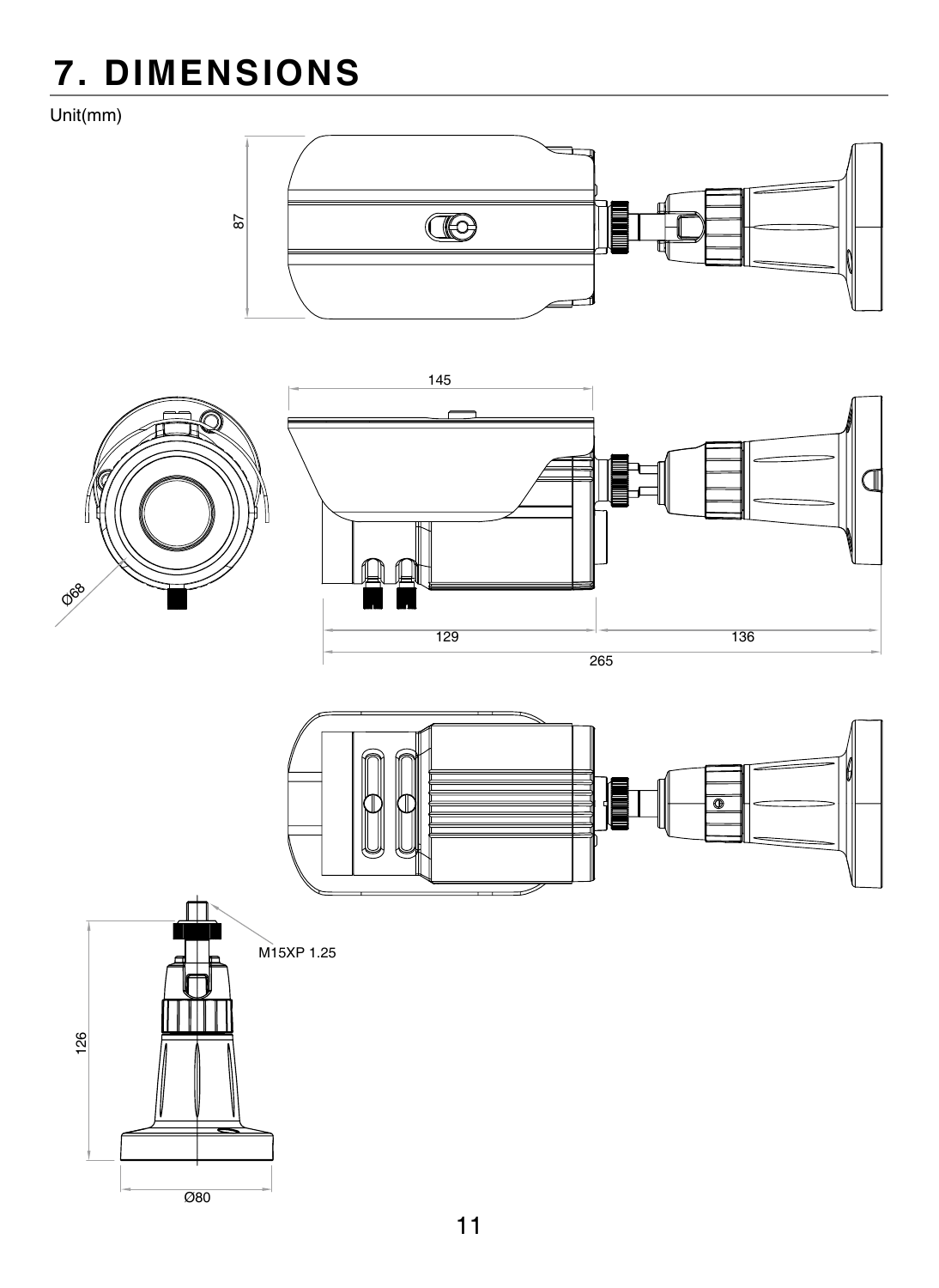# **8. SPECIFICATION**

| <b>Image Device</b>                       |             | SONY 1/3" 2.1M Progressive Color CMOS Image Sensor                                           |  |  |
|-------------------------------------------|-------------|----------------------------------------------------------------------------------------------|--|--|
| <b>Effective Pixels</b>                   |             | 1984 (H) x 1105 (V) 30fps                                                                    |  |  |
| Unit cell size                            |             | 2.8um (H) x 2.8um (V)                                                                        |  |  |
| Video Output Mode                         |             | HD-SDI: 720p60, 720p50,1080p30, 1080p25<br>TV Out: NTSC / PAL selectable                     |  |  |
| Minimum Illumination                      |             | 0 Lux                                                                                        |  |  |
| <b>IR LED</b>                             |             | 850nm, Hi power 6ea LED (1chip: 4ea, 2chip: 2ea)                                             |  |  |
| <b>IR Beam Range</b>                      |             | Up to 40M (130 Feet)                                                                         |  |  |
| S/N Ratio                                 |             | More than 50dB                                                                               |  |  |
| <b>Shutter Speed</b>                      |             | Auto / Manual selectable                                                                     |  |  |
| <b>Manual Shutter Speed</b>               |             | 1/30(25), 1/60(50), 1/120(100), 1/240, 1/500,<br>1/1K, 1/2K, 1/4K, 1/8K, 1/16K, 1/30K, 1/60K |  |  |
| True Day & Night                          |             | IR Cut / Pass Filter change                                                                  |  |  |
| Controllable Max Gain                     |             | 29 dB                                                                                        |  |  |
| White Balance                             |             | AUTO / AUTOext / PUSH / MANUAL                                                               |  |  |
| Lens Control                              |             | DC Iris Varifocal Lens (ICR)                                                                 |  |  |
| OSD Menu                                  |             | Yes                                                                                          |  |  |
|                                           | DC          | DC 12V (±10%), Max 500mA                                                                     |  |  |
| Power<br>Consumption                      | <b>DUAL</b> | DC 12V (±10%), Max 550mA<br>AC 24V (±10%), Max 7.6W                                          |  |  |
| IP Rating                                 |             | IP66 (Weather proof)                                                                         |  |  |
| Weight                                    |             | Approx. 1300g                                                                                |  |  |
| Dimension                                 |             | $67(Ø)$ x 266(mm)                                                                            |  |  |
| Conformity                                |             | CE. FCC. KC                                                                                  |  |  |
| Temperature / Humidity<br>(no condensing) |             | Operation: 14°F~122°F(-10°C~+50°C / 20~80%)<br>Storage: -4°F~158°F(-20°C~+70°C / 20~95%)     |  |  |

Specifications and designs are subject to change for improving the functionality of this product without notice.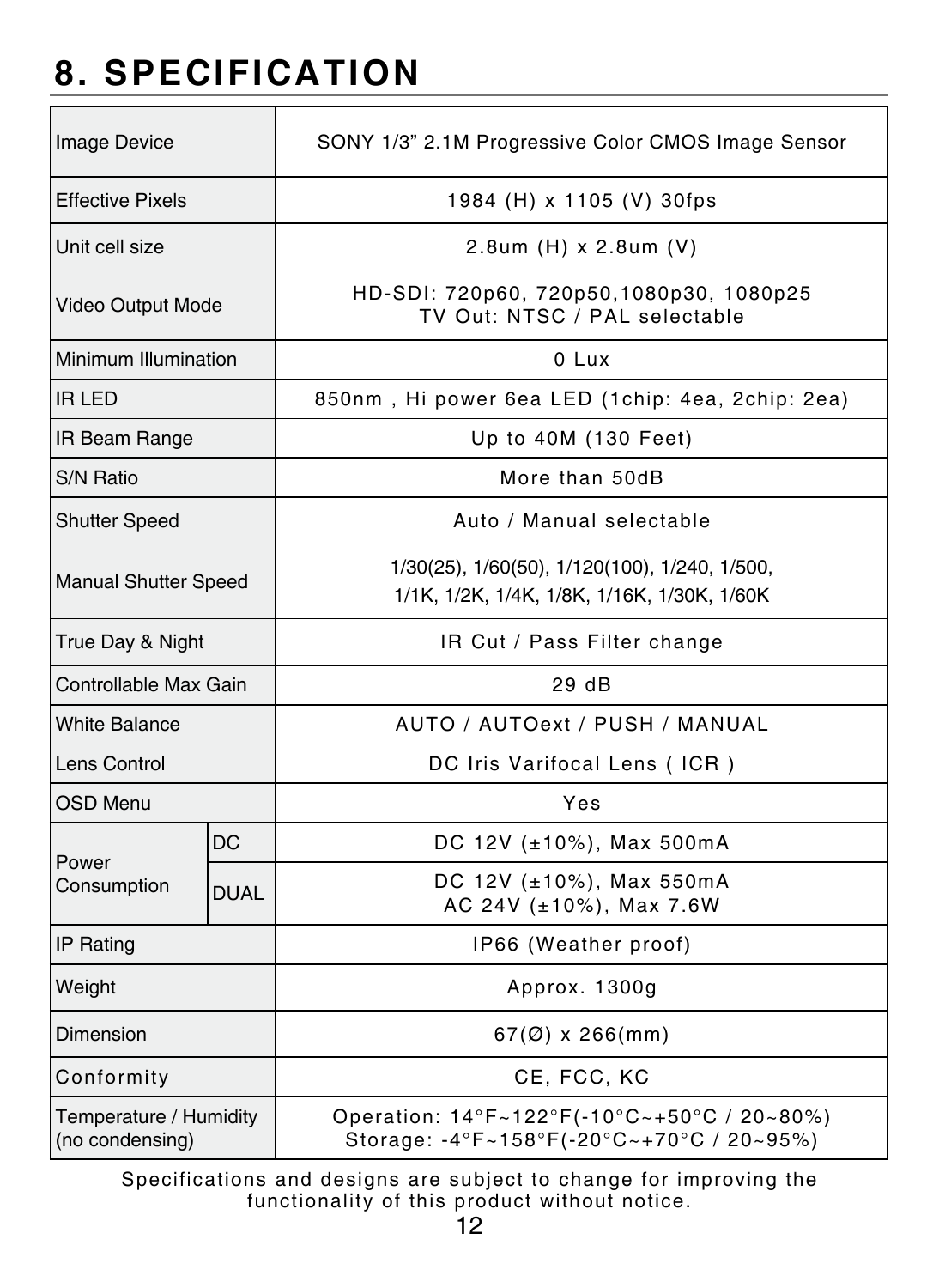## **• Menu structure**

| <b>SETUP</b><br><b>EXPOSURE</b> | <b>WHITE BALANCE</b><br>WDR / BLC<br><b>DNR</b><br>DAY & NIGHT |                        |                                 |                                                                                               |  |  |
|---------------------------------|----------------------------------------------------------------|------------------------|---------------------------------|-----------------------------------------------------------------------------------------------|--|--|
| <b>SPECIAL</b>                  | <b>IMAGE</b>                                                   |                        |                                 |                                                                                               |  |  |
|                                 | <b>SYSTEN</b>                                                  |                        |                                 |                                                                                               |  |  |
| Reset Date All                  |                                                                |                        |                                 |                                                                                               |  |  |
| <b>EXT</b>                      |                                                                |                        |                                 |                                                                                               |  |  |
| Main                            | <b>Sub Menu</b>                                                | <b>Sub Menu</b>        |                                 |                                                                                               |  |  |
|                                 | <b>BRIGHTNESS</b>                                              | $0 - 20$               |                                 |                                                                                               |  |  |
|                                 | AE MODE                                                        | NORMAL AE / INDOOR     |                                 |                                                                                               |  |  |
|                                 | LENS (IRIS)                                                    | MANUAL / AUTO          |                                 |                                                                                               |  |  |
|                                 | <b>SHUTTER</b>                                                 | MANUAL / LEVEL<br>AUTO |                                 | 1/30(25), 1/60(50), 1/120(100), 1/240, 1/500,<br>1/1K, 1/2K, 1/4K, 1/8K, 1/16K, 1/30K, 1/60K, |  |  |
| <b>EXPOSURE</b>                 |                                                                |                        | <b>RETURN</b>                   | <b>BACK / EXIT</b>                                                                            |  |  |
|                                 | <b>DSS</b>                                                     |                        | OFF, X2, X3, X4, X5, X6, X7, X8 |                                                                                               |  |  |
|                                 | <b>AGC</b>                                                     | $0 - 10$               |                                 |                                                                                               |  |  |
|                                 | <b>BASE FREQ</b>                                               | 60Hz / 50Hz            |                                 |                                                                                               |  |  |
|                                 | <b>RESET DATA</b>                                              | BACK / DEF.            |                                 |                                                                                               |  |  |
|                                 | <b>RETURN</b>                                                  | BACK / EXIT.           |                                 |                                                                                               |  |  |
|                                 | WB MODE                                                        | AUTO                   |                                 | COLORTEMP. LOW / MIDDLE / HIGH                                                                |  |  |
|                                 |                                                                | /AUTOext               | <b>R-GAIN</b>                   | $0 - 20$                                                                                      |  |  |
| <b>WHITE</b>                    |                                                                | /PUSH<br>/MANUAL       | <b>B-GAIN</b>                   | $0 - 20$                                                                                      |  |  |
| <b>BALANCE</b>                  |                                                                |                        | <b>RETURN</b>                   | <b>BACK / EXIT</b>                                                                            |  |  |
|                                 | <b>SATURATION</b>                                              | $0 - 20$               |                                 |                                                                                               |  |  |
|                                 | <b>RESET DATE</b>                                              | BACK / DEF.            |                                 |                                                                                               |  |  |
|                                 | <b>RETURN</b>                                                  | BACK / EXIT.           |                                 |                                                                                               |  |  |
|                                 | <b>MODE</b>                                                    |                        | OFF, WDR, BLC, D-WDR            |                                                                                               |  |  |
|                                 | <b>WDR WGT</b>                                                 | $0 - 4$                |                                 |                                                                                               |  |  |
|                                 | BLC OSD                                                        | $OFF - ON$             |                                 |                                                                                               |  |  |
| <b>BLC POS-X</b>                |                                                                | $0 - 20$               |                                 |                                                                                               |  |  |
| WDR/BLC                         | <b>BLC POS-Y</b>                                               | $0 - 20$               |                                 |                                                                                               |  |  |
| <b>BLC SIZE-X</b>               |                                                                | $0 - 20$               |                                 |                                                                                               |  |  |
|                                 | <b>BLC SIZE-Y</b>                                              | $0 - 20$               |                                 |                                                                                               |  |  |
|                                 | <b>RESET DATA</b>                                              | BACK / DEF.            |                                 |                                                                                               |  |  |
|                                 | <b>RETURN</b>                                                  | BACK / EXIT.           |                                 |                                                                                               |  |  |
| <b>DNR</b>                      |                                                                | OFF, LOW, MIDDLE, HIGH |                                 |                                                                                               |  |  |
| DAY &<br><b>NIGHT</b>           |                                                                | AUTO / COLOR / B&W     |                                 |                                                                                               |  |  |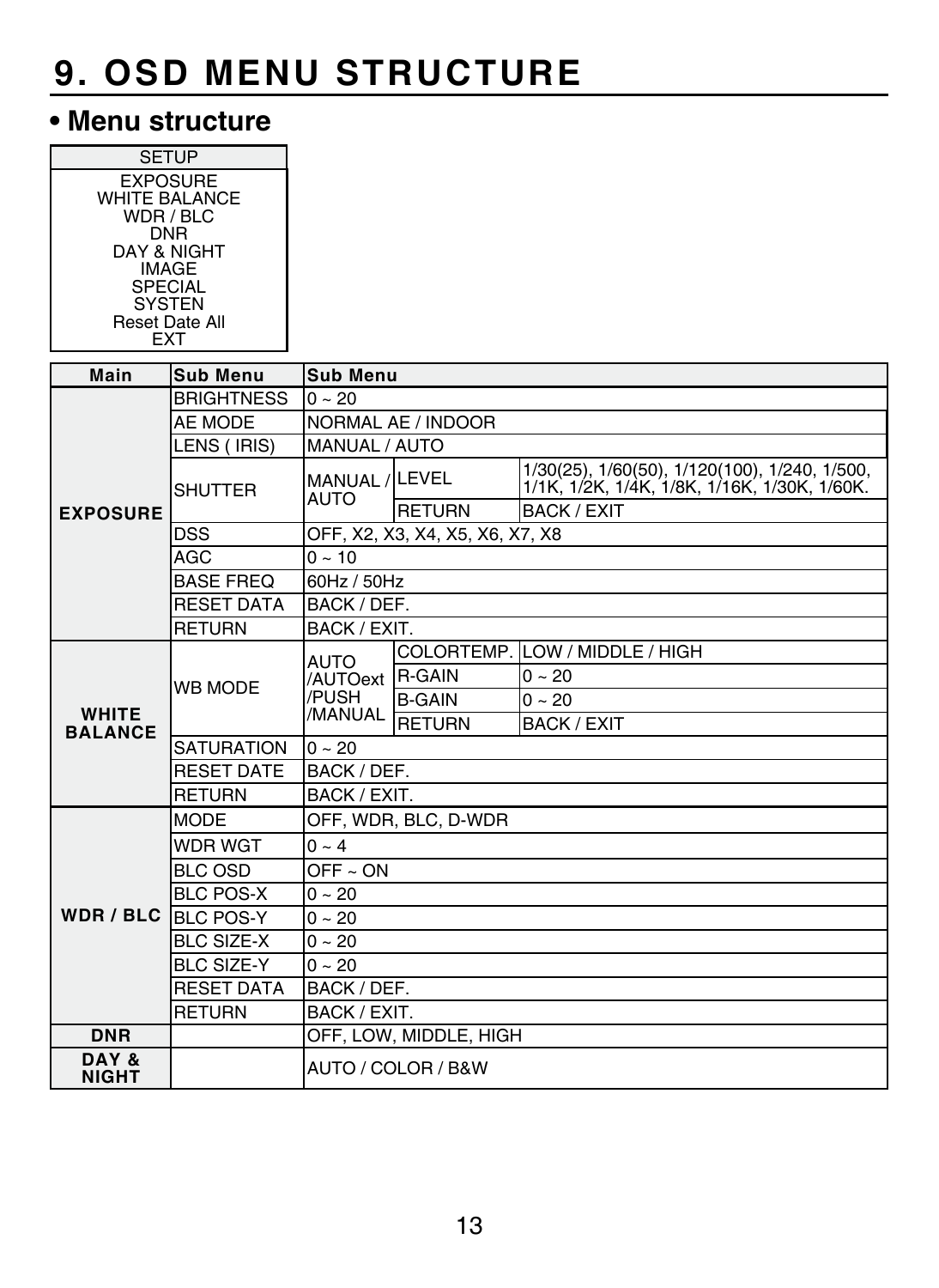| Main           | Sub Menu            |                                                            | Sub Menu           |                                                            |  |  |  |
|----------------|---------------------|------------------------------------------------------------|--------------------|------------------------------------------------------------|--|--|--|
|                | <b>SHARPNESS</b>    | $0 - 20$                                                   |                    |                                                            |  |  |  |
|                | <b>GAMMA</b>        | $0 - 4$                                                    |                    |                                                            |  |  |  |
|                | <b>FLIP</b>         | OFF / H FLIP / V FLIP / HV FLIP                            |                    |                                                            |  |  |  |
| <b>IMAGE</b>   | <b>LENS SHADING</b> | OFF / ON                                                   |                    |                                                            |  |  |  |
|                | <b>DZOOM</b>        | 1X / 2X / 4X / 6X / 8X / 10X / 12X / 14X / 16X / 18X / 20X |                    |                                                            |  |  |  |
|                | <b>RESET DATA</b>   | BACK / DEF                                                 |                    |                                                            |  |  |  |
|                | <b>RETURN</b>       |                                                            | <b>BACK / EXIT</b> |                                                            |  |  |  |
|                |                     |                                                            | ZONE NO            | $0 - 23$                                                   |  |  |  |
|                |                     |                                                            | ZONE OP            | OFF/ON                                                     |  |  |  |
|                |                     |                                                            | X-POS              | $0 - 60$                                                   |  |  |  |
|                |                     |                                                            | Y-POS              | $0 - 40$                                                   |  |  |  |
|                |                     |                                                            | X-SIZ              | $0 - 40$                                                   |  |  |  |
|                | PRIVACY             | OFF/ON                                                     | Y-SIZ              | $0 - 40$                                                   |  |  |  |
|                |                     |                                                            | COLOR              | BLK, WHI, YEL, CYN, GRN,<br>MAG, RED, BLU                  |  |  |  |
|                |                     |                                                            | <b>TRANS</b>       | $0 - 4$                                                    |  |  |  |
|                |                     |                                                            | <b>RESET DATA</b>  | BACK / DEF.                                                |  |  |  |
| <b>SPECIAL</b> |                     |                                                            | <b>RETURN</b>      | BACK / EXIT.                                               |  |  |  |
|                |                     |                                                            | LEVEL              | $0 - 20$                                                   |  |  |  |
|                | <b>HLMASK</b>       | OFF/ON                                                     | COLOR              | BLK, WHI, YEL, CYN, GRN,<br>MAG, RED, BLU                  |  |  |  |
|                |                     |                                                            | <b>RESET DATA</b>  | BACK / DEF.                                                |  |  |  |
|                |                     |                                                            | <b>RETURN</b>      | BACK / EXIT.                                               |  |  |  |
|                | <b>PATTERN</b>      | OFF/0/1                                                    |                    |                                                            |  |  |  |
|                | DISPLAY INFO.       |                                                            | CAMERA ID.         | OFF/ON                                                     |  |  |  |
|                |                     |                                                            | <b>RETURN</b>      | BACK / EXIT.                                               |  |  |  |
|                | <b>RESET DATA</b>   | BACK / DEF.                                                |                    |                                                            |  |  |  |
|                | <b>RETURN</b>       | BACK / EXIT.                                               |                    |                                                            |  |  |  |
|                |                     |                                                            | CAMERA ID          | $1 - 254$                                                  |  |  |  |
|                | COMM. ADJUST        |                                                            | <b>BAUD RATE</b>   | 2400 / 4800 / 9600 / 19200 / 38400 /<br>57600 / 115200 bps |  |  |  |
|                |                     |                                                            | APPLY & EXIT       | OK/ON                                                      |  |  |  |
|                |                     |                                                            | <b>RETURN</b>      | <b>BACK / EXIT</b>                                         |  |  |  |
|                | <b>SDI FORMAT</b>   | 1080P / 720P                                               |                    |                                                            |  |  |  |
|                | SDI FPS             | 30(60) / 25(50)                                            |                    |                                                            |  |  |  |
|                |                     | NTSC/<br>PAL                                               | <b>CVBS OUT</b>    | AUTO / OFF / ON (WDR OFF)                                  |  |  |  |
| <b>SYSTEM</b>  | <b>CVBS FORMAT</b>  |                                                            | <b>CVBS VIEW</b>   | CROP / FULL                                                |  |  |  |
|                |                     |                                                            | <b>RETURN</b>      | BACK / EXIT.                                               |  |  |  |
|                | <b>APPLY</b>        | OK/ON                                                      |                    |                                                            |  |  |  |
|                |                     |                                                            | <b>S/W VERSION</b> |                                                            |  |  |  |
|                | SYSTEM INFO.        |                                                            | <b>SET VERSION</b> |                                                            |  |  |  |
|                |                     |                                                            | <b>RETURN</b>      | BACK / EXIT.                                               |  |  |  |
|                | <b>REBOOT</b>       |                                                            |                    |                                                            |  |  |  |
|                | <b>RETURN</b>       | <b>BACK / EXIT</b>                                         |                    |                                                            |  |  |  |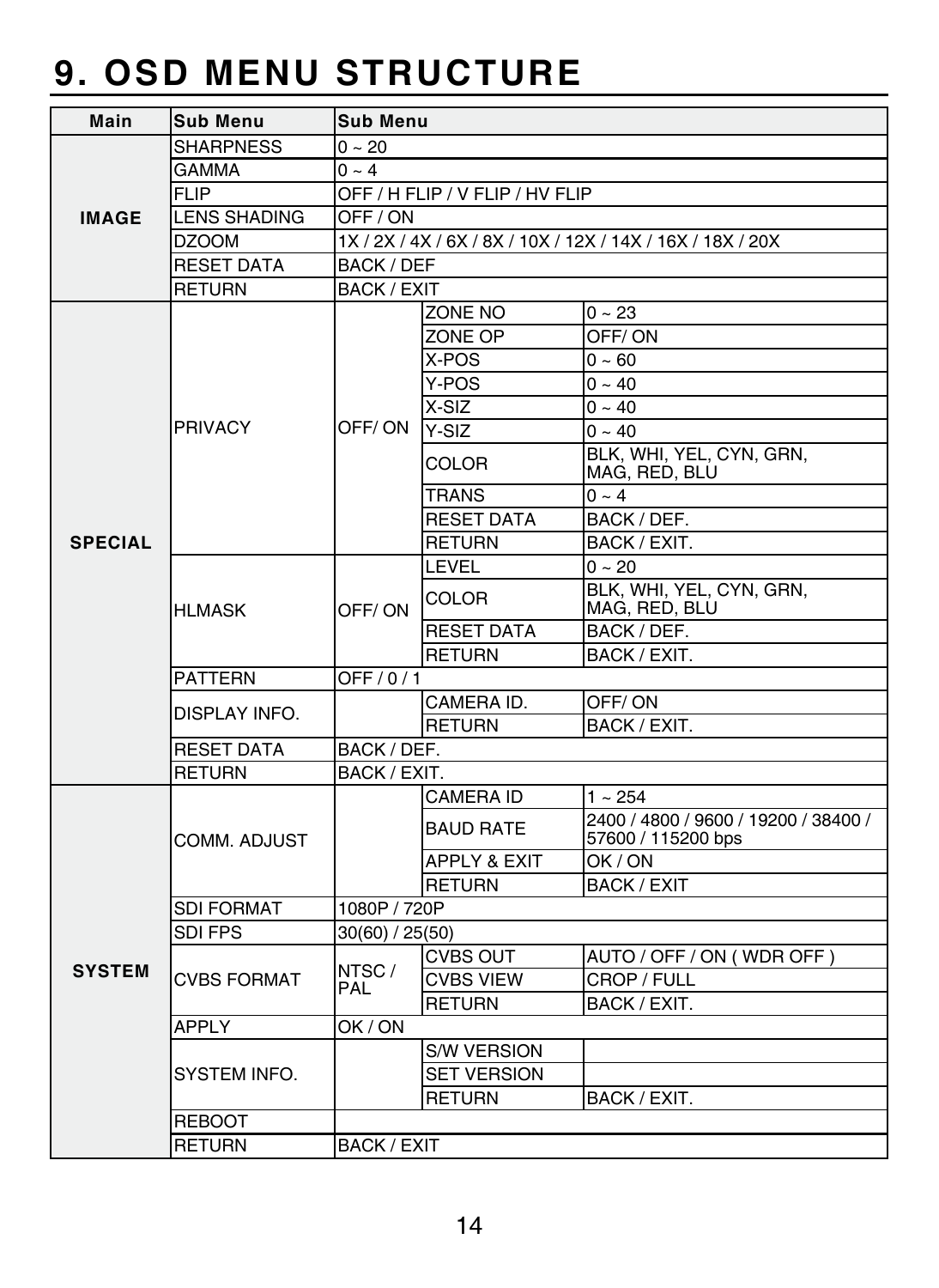## **• Function Description**

# **0. SETUP**

- : Go sub menu for camera exposure control.
- WHITE BALANCE : Go sub menu for camera white balance control.
	- WDR/BLC : Go sub menu for camera WDR or BLC action.
- DNR : Control noise reduction setting.
- DAY & NIGHT : Go sub menu for camera day & night control.<br>- IMAGE  $\cdot$  Go sub menu for adjust image functions
- IMAGE : Go sub menu for adjust image functions.<br>- SPECIAI : Go sub menu for special feature control
- : Go sub menu for special feature control.
- SYSTEM : Go sub menu for system control & information.
- Reset Data All : Reset camera's all feature data to default value.

# **1. EXPOSURE**

- : Adjust image brightness value.
- AE MODE : Adjust AE control mode.
- LENS(IRIS) : Select lens iris control type.<br>- SHUTTER : Select shutter speed control
- SHUTTER : Select shutter speed control type.<br>• LEVEL : Adjust shutter speed at manual sh
- : Adjust shutter speed at manual shutter mode.
- DSS : Adjust digital slow shutter control level.
- AGC : Adjust max gain level for brightness control.<br>- BASE FREO : Select basic control frequency for control ca
- : Select basic control frequency for control camera feature.

### **2. WHITE BALANCE**

- WB MODE : Select white balance control mode. > AUTO : Full auto control mode in color temperature rage 2300K~10000K.
	- > AUTOext : Extended auto mode for special illumination.<br>> PUSH : Enable fix the control setting for specific envi
	- : Enable fix the control setting for specific environment.
		- Push & release, for fix WB control setting.
	- > MANUAL : Enable WB control setting by user's intention.
	- COLOR TEMP. : Select color temperature range for WB control at manual mode.
	- R-GAIN : Adjust red color gain for WB control at maual mode.
	- B-GAIN : Adjust blue color gain for WB control at manual mode.
- SATURATION : Adiust color saturation level.

### **3. WDR/BLC**

- MODE : Select WDR / BLC mode.<br>S WDR : Act in whie dynamic rage
	- : Act in wdie dynamic rage mode. Controled video frame rate in 1/2.
	- > BLC : Act in Backlight compensation mode.
- > D-WDR : Digital wide dynamic range control.<br>WDR WGT : WDR weight control level settig at \
	- : WDR weight control level settig at WDR mode.
- BLC OSD : Display BLC control zone in screen.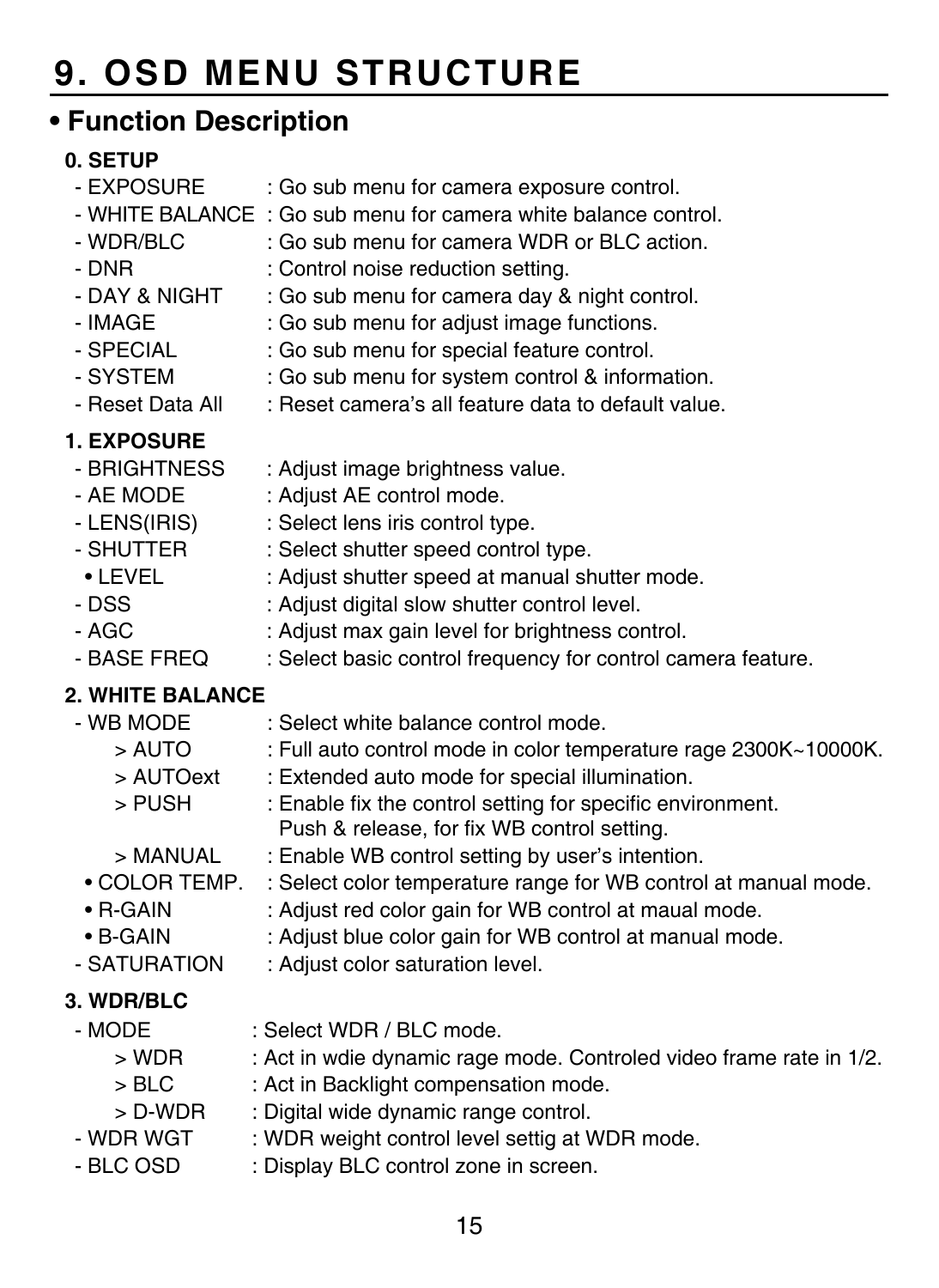- BLC POS-X : Select BLC control zone vertical position.<br>- BLC POS-Y : Select BLC control zone horizontal position
	- : Select BLC control zone horizontal position.
- BLC SIZ-X : Select BLC control zone vertical size.
- BLC SIZ-Y : Select BLC control zone horizontal size.
- **4. DNR**: Reduce image's noise

#### **5. DAY & NIGHT**

| - MODE  | : Select TDN(True Day & Night control) mode.                                                        |
|---------|-----------------------------------------------------------------------------------------------------|
| > AUTO  | : Camera controlled automatically to decide day or night<br>environment using CDS calculation data. |
| > COLOR | : Fix to mode at day environment setting.<br>Make video image act in color.                         |
| $>$ B&W | : Fix to mode at night environment setting.                                                         |

Make video image act in B/W.

- **6. IMAGE** : Adjust image sharpness level.
	- GAMMA : Gamma Curve Select.
	- FLIP : Vertical & Horizontal flip setting.
	- LENS SHADING : Enable lens shading compensation.<br>- DZOOM · Select digital zoom magnification
	- : Select digital zoom magnification.

### **7. SPECIAL**

- PRIVACY : Setting for protect private area in image using mask setting.
	- ZONE NO. : Select private mask zone number.<br>• ZONE OP : Select zone mask display on/off
	- ZONE OP. : Select zone mask display on/off.<br>• X-POS : Select zone horizontal position
	- : Select zone horizontal position.
	- Y-POS : Select zone vertical position.
	- X-SIZ : Select zone horizontal size.<br>• Y-SIZ : Select zone vertical size.
	- Y-SIZ : Select zone vertical size.
	- COLOR : Select mask color
	- TRANS. : Select mask transparency level.
- HLMASK : Mask image high light area.<br>• LEVEL : Select high light level.
- : Select high light level.
- COLOR : Select mask color.
- PATTERN : Color bar display Select.
- DISPLAY INFO. : Camera information OSD on/off.
	- CAMERA ID.